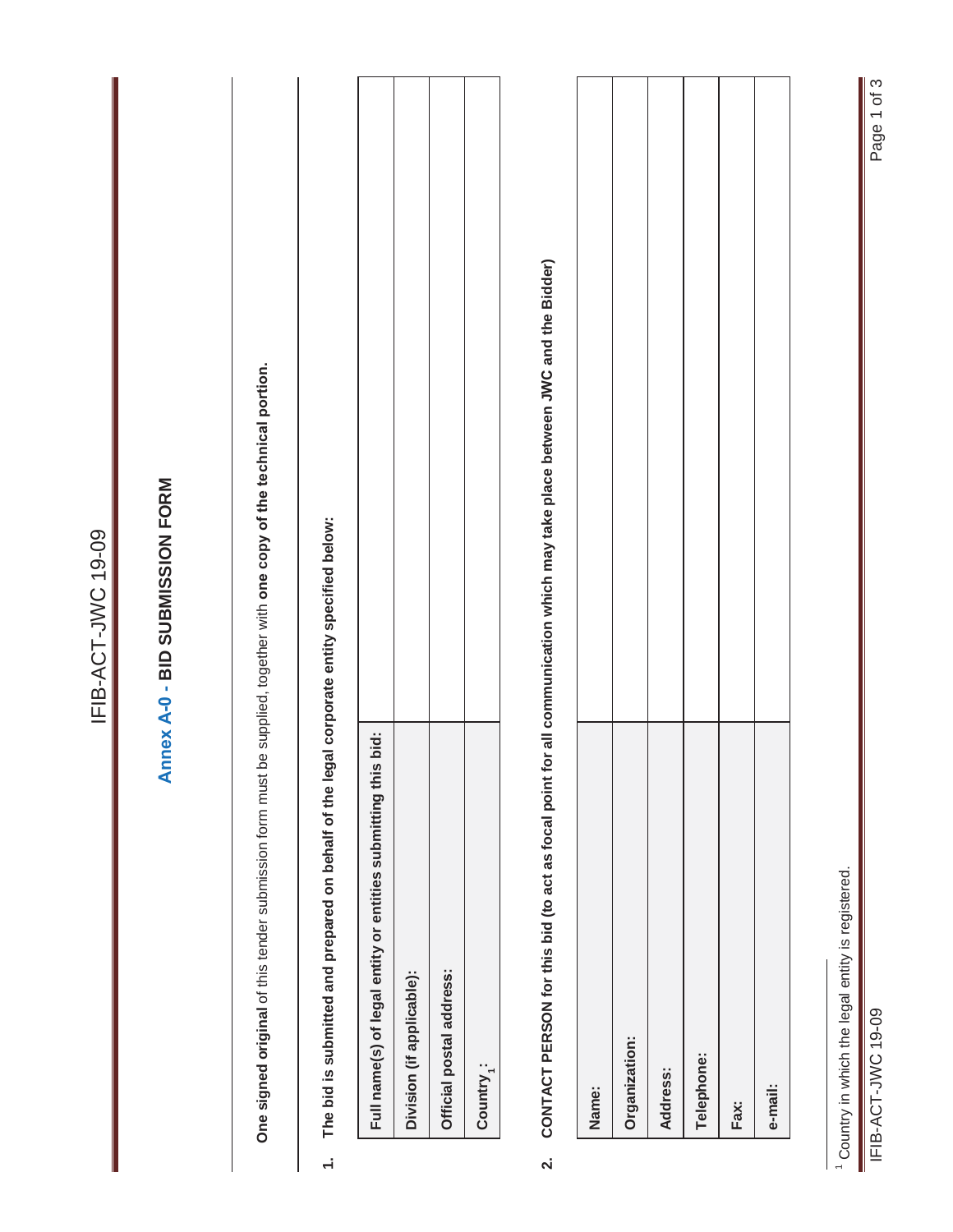# 3. STATEMENT **3. STATEMENT**

I, the undersigned, being the authorised signatory of the above Bidder, hereby declare that we have examined and accept without reserve or restriction the entire<br>contents of the bidding specifications for the bidding proce I, the undersigned, **being the authorised signatory** of the above Bidder, hereby declare that we have examined and accept without reserve or restriction the entire contents of the bidding specifications for the bidding procedure referred to above.

|                           | ENVELOPE A – ADMINISTRATIVE DATA (submitted in a separate sealed envelope)(section 11(a) of the bidding instructions) | cross when supplied)<br>Our bid is made up of<br>(please put a tick or<br>the following<br>documents |  |
|---------------------------|-----------------------------------------------------------------------------------------------------------------------|------------------------------------------------------------------------------------------------------|--|
| $\blacktriangle$          | ement (Annex A-1)<br>The duly filled in, signed and dated The Compliance Stat                                         | $\Box$                                                                                               |  |
| A                         | jal Name of Bidder (Annex A-2)<br>The duly filled in, signed and dated The Certificate of Leg                         | $\Box$                                                                                               |  |
| A                         | The duly filled in, signed and dated The Certificate of Independent Determination (Annex A-3)                         | $\Box$                                                                                               |  |
| A                         | Validity (Annex A-4)<br>The duly filled in, signed and dated The Certificate of Bid                                   | $\Box$                                                                                               |  |
| A                         | The duly filled in, signed and dated The Certificate of Exclusion of Taxes and Charges (Annex A-5)                    | $\Box$                                                                                               |  |
| $\boldsymbol{\mathsf{A}}$ | The duly filled in, signed and dated The Certificate of Authorization to Perform (Annex A-6)                          | □                                                                                                    |  |
| $\blacktriangle$          | The duly filled in, signed and dated The Past Performance Sheet (Annex A-7)                                           | □                                                                                                    |  |
| $\boldsymbol{\lambda}$    | The duly filled in, signed and dated The Compliance Sheet (Annex A-8)                                                 | $\Box$                                                                                               |  |
| $\boldsymbol{\lambda}$    | The duly filled in, signed and dated The Certificates for Technical and/or Service Quality Programs (Annex A-9)       | □                                                                                                    |  |
|                           |                                                                                                                       |                                                                                                      |  |
|                           |                                                                                                                       |                                                                                                      |  |
|                           |                                                                                                                       |                                                                                                      |  |
|                           |                                                                                                                       |                                                                                                      |  |
|                           |                                                                                                                       |                                                                                                      |  |
|                           |                                                                                                                       |                                                                                                      |  |
|                           |                                                                                                                       |                                                                                                      |  |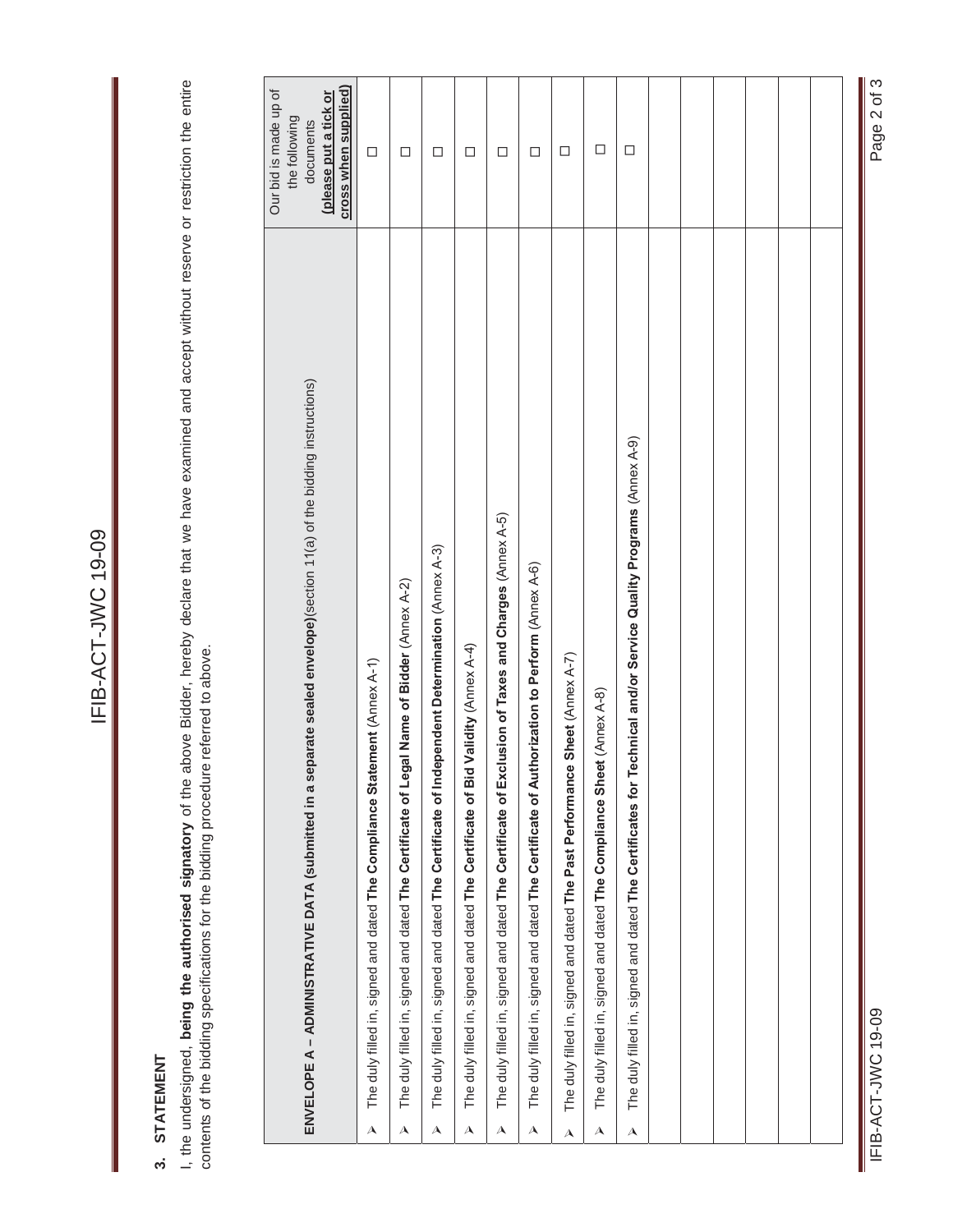| č<br>יַ<br>$\mathbf \zeta$<br>ı<br>۰ |  |
|--------------------------------------|--|
|                                      |  |
| ó                                    |  |
|                                      |  |
|                                      |  |
|                                      |  |

| ENVELOPE B – TECHNICAL PROPOSAL (submitted in a separate sealed envelope) (section 11(b) of the bidding instructions)                           | SCT1 2 3 4 5 |
|-------------------------------------------------------------------------------------------------------------------------------------------------|--------------|
| > Description of the bidder's quality assurance & customer services methodology in line with the Statement of Work (Annex B-1-Supplier Created) | 000000       |
| $\triangleright$ Quality Control & Evaluation Criteria Form to include 3 example attachments. (Annex B-2)                                       | 00000        |
|                                                                                                                                                 |              |
|                                                                                                                                                 |              |
| ENVELOPE C – FINANCIAL PROPOSAL (submitted in a separate, sealed envelope) (section 11(c) of the bidding instructions)                          | SCT1 2 3 4 5 |
| The financial proposal based on the format found in:<br>Financial Proposal (Annex C-1)                                                          | 000000       |
| Financial Proposal (Annex C-2)<br>Д                                                                                                             | 00000        |
|                                                                                                                                                 |              |

[If applicable: We undertake to guarantee the eligibility of the sub-contractor(s) for the parts of the services for which we have stated our intention to sub-contract in the [*If applicable*: We undertake to guarantee the eligibility of the sub-contractor(s) for the parts of the services for which we have stated our intention to sub-contract in the Technical Proposal.]<br>This bid is subject to acceptance within the validity period stipulated in section **16** of the Bidding Instructions. This bid is subject to acceptance within the validity period stipulated in section **16** of the Bidding Instructions. Technical Proposal.]

| SIGNATURE OF AUTHORIZED REPRESENTATIVE | NAME AND TITLE | <b>COMPANY</b> | DATE |
|----------------------------------------|----------------|----------------|------|
|                                        |                |                |      |

Reminder: SCT 1: Strategic Setting and Crisis Conflict Scenario SCT 2: Comprehensive Operational Planning SCT 3: Military Joint Intelligence<br>SCT 4: Military Joint Targeting SCT 5: Data, Information and Knowledge Management Reminder: SCT 1: Strategic Setting Planning Planning Detail operations Comprehensive Conflict Scenario Scenario Scenario Scenario Scenario Scenario Scenario Scenario Scenario Scenario Scenario Scenario Scenario Date in Sce SCT 4: Military Joint Targeting SCT 5: Data, Information and Knowledge Management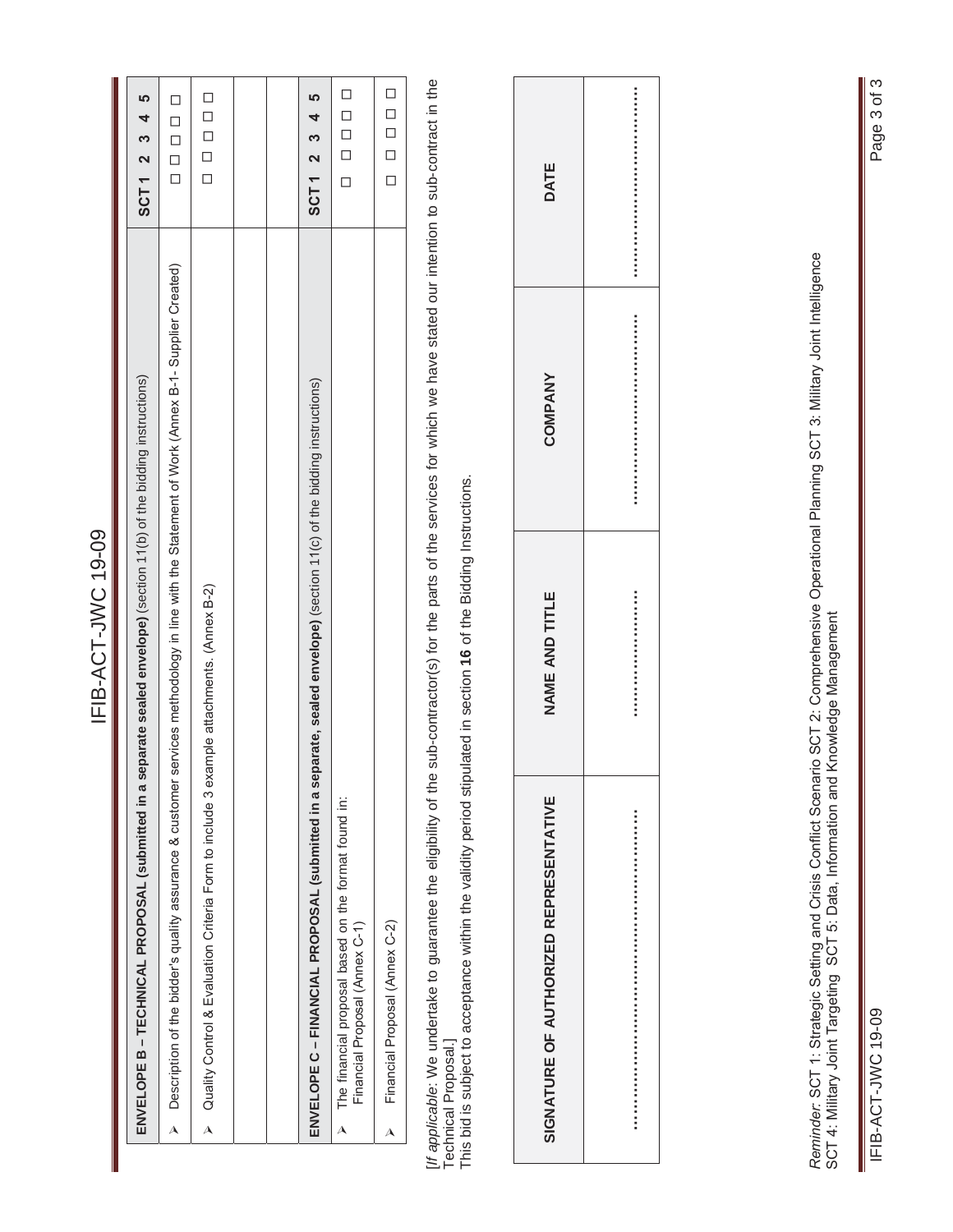#### **A-1 COMPLIANCE STATEMENT**

It is hereby stated that our bid to IFIB-ACT-JWC-19-09 is fully compliant with the Bidding Instructions, General Provisions and Statement of Work as contained in Part I, II and III of this document, with:

No exceptions

Or

 $\Box$ 

 $\Box$ 

The following exception(s):

| Part | Paragraph | <b>Description of Deviation</b> |
|------|-----------|---------------------------------|
|      |           |                                 |
|      |           |                                 |
|      |           |                                 |
|      |           |                                 |
|      |           |                                 |
|      |           |                                 |
|      |           |                                 |
|      |           |                                 |
|      |           |                                 |
|      |           |                                 |
|      |           |                                 |
|      |           |                                 |
|      |           |                                 |
|      |           |                                 |

Date: \_\_\_\_\_\_\_\_\_\_\_\_\_\_\_\_\_\_\_\_\_\_\_\_\_\_\_\_\_\_\_\_\_\_\_\_\_\_

| Company: |  |  |
|----------|--|--|
|          |  |  |

| Signature: |  |  |  |
|------------|--|--|--|
|            |  |  |  |

Name 8 8 Title:

Bid Reference: IFIB-ACT-JWC-19-09

\_\_\_\_\_\_\_\_\_\_\_\_\_\_\_\_\_\_\_\_\_\_\_\_\_\_\_\_\_\_\_\_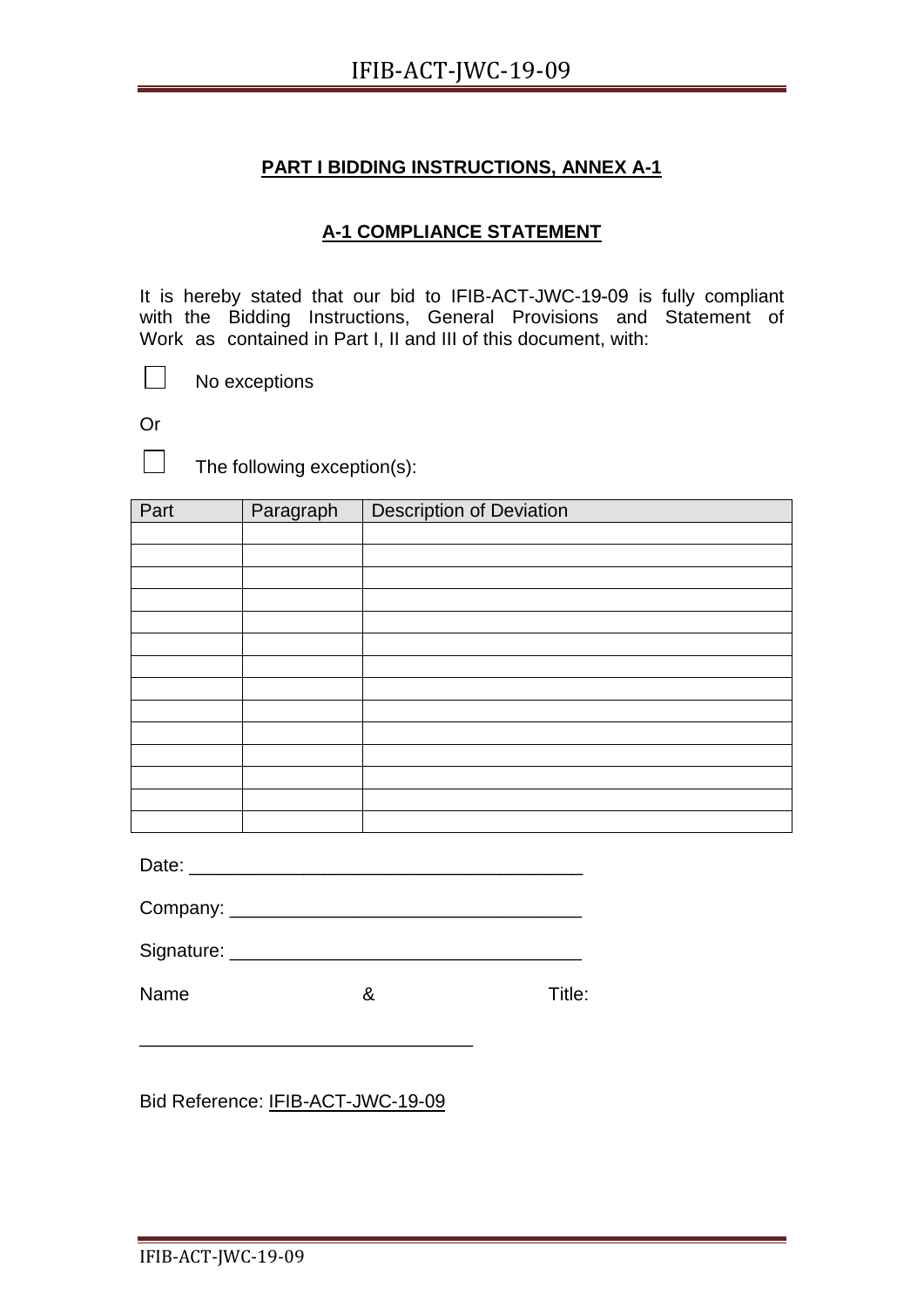#### **A-2 CERTIFICATE OF LEGAL NAME OF BIDDER**

This Bid is prepared and submitted on behalf of the legal corporate entity specified below:

| FULL NAME OF CORPORATION:<br>DIVISION (IF APPLICABLE):<br>SUB DIVISION (IF APPLICABLE): |                                                  |
|-----------------------------------------------------------------------------------------|--------------------------------------------------|
| <b>OFFICIAL MAILING ADDRESS:</b>                                                        |                                                  |
|                                                                                         |                                                  |
| <b>E-MAIL ADDRESS:</b>                                                                  |                                                  |
| <b>TELEFAX NO:</b>                                                                      |                                                  |
| POINT OF CONTACT REGARDING                                                              |                                                  |
| THIS BID:                                                                               |                                                  |
| NAME:                                                                                   |                                                  |
| POSITION:                                                                               |                                                  |
| TELEPHONE:                                                                              |                                                  |
| ALTERNATIVE POINT OF CONTACT:                                                           |                                                  |
| NAME:                                                                                   |                                                  |
| POSITION:                                                                               |                                                  |
| TELEPHONE:                                                                              |                                                  |
|                                                                                         |                                                  |
| Date                                                                                    | <b>Signature of Authorized</b><br>Representative |
|                                                                                         | <b>Title</b>                                     |
|                                                                                         | Company                                          |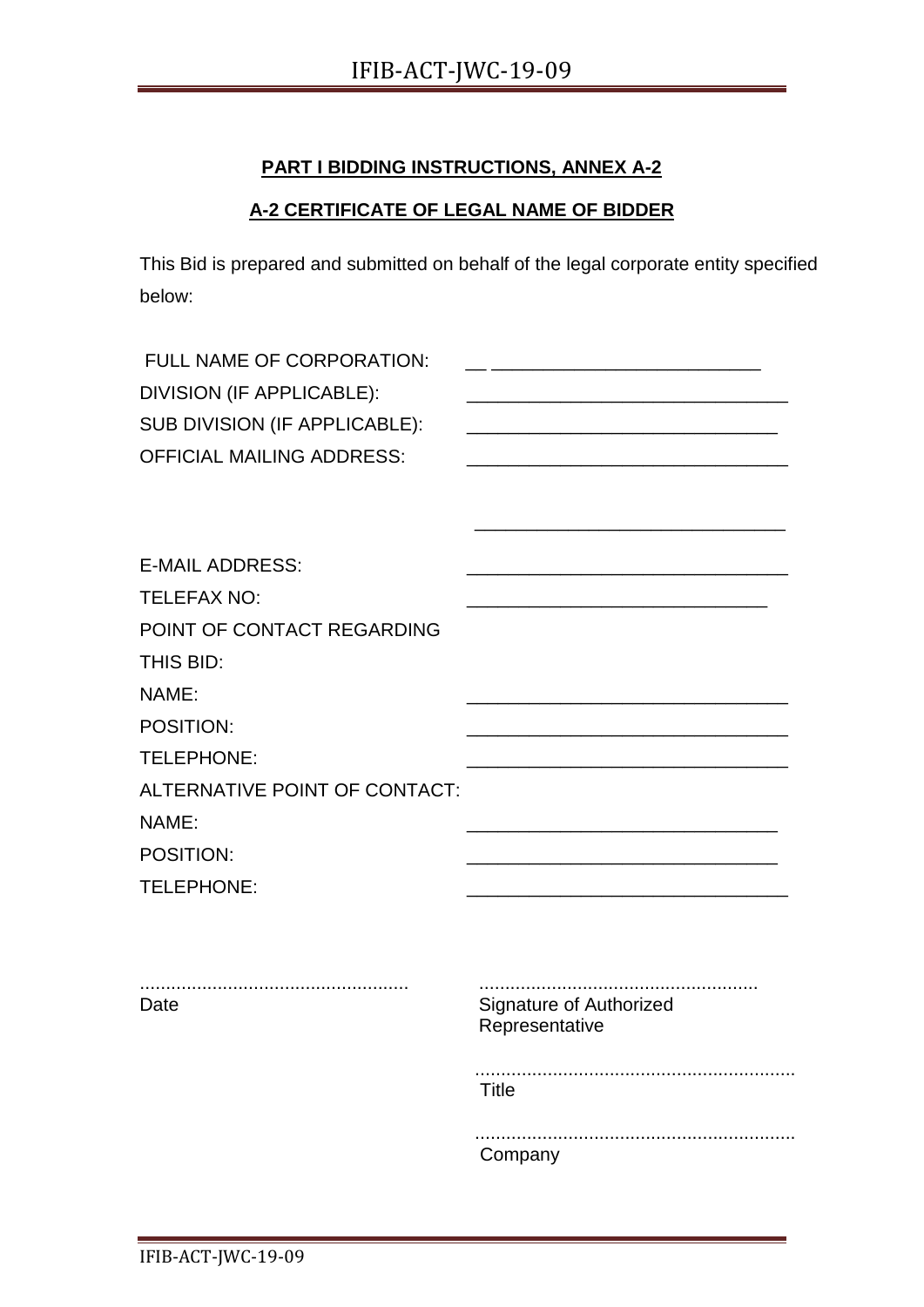#### **A-3 CERTIFICATE OF INDEPENDENT DETERMINATION**

- 1. Each Bidder shall certify that in connection with this procurement:
	- a. This Bid has been arrived at independently, without consultation, communication or agreement, for the purpose of restricting competition, with any other Bidder or with any competitor;
	- b. The contents of this bid have not been knowingly disclosed by the Bidder and will not knowingly be disclosed by the Bidder prior to award, directly or indirectly to any other Bidder or to any competitor, and
	- c. No attempt has been made, or will be made by the Bidder to induce any other person or firm to submit, or not to submit, a Bid for the purpose of restricting competition.

2. Each person signing this Bid shall also certify that he/she is the person in the Bidder's organization responsible within that organization for the decision as to the bid and that he has not participated and will not participate in any action contrary to 1(a) through 1(c) above, or

a. They are not the person in the Bidder's organization responsible within that organization for the bid but that they have been authorized in writing to act as agent for the persons responsible for such a decision in certifying that such persons have not participated, and will not participate in any action contrary to 1(a) through 1(c) above, and as their agent does hereby so certify, and

b. They have not participated and will not participate in any action contrary to 1(a) through 1(c) above.

.................................................... Date .............................................................. Signature of Authorized Representative .............................................................. Title .............................................................. Company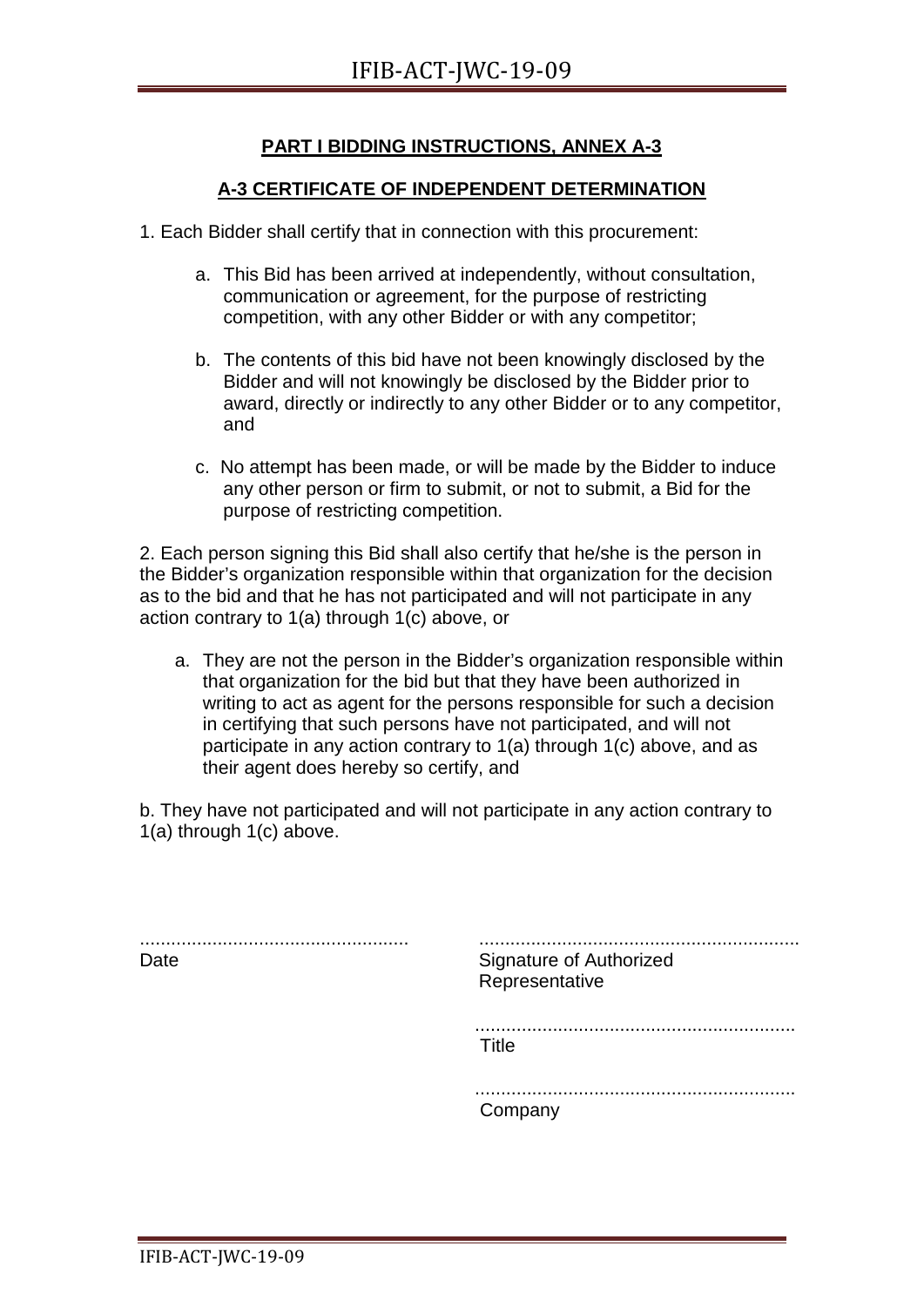#### **A-4 CERTIFICATE OF BID VALIDITY**

I, the undersigned, as an authorized representative of the firm submitting this bid, do hereby certify that the pricing and all other aspects of our offer will remain valid for **120 days** after the date of bid submission.

| .<br>Date | Signature of Authorized<br>Representative |
|-----------|-------------------------------------------|
|           | Title                                     |
|           | ompany                                    |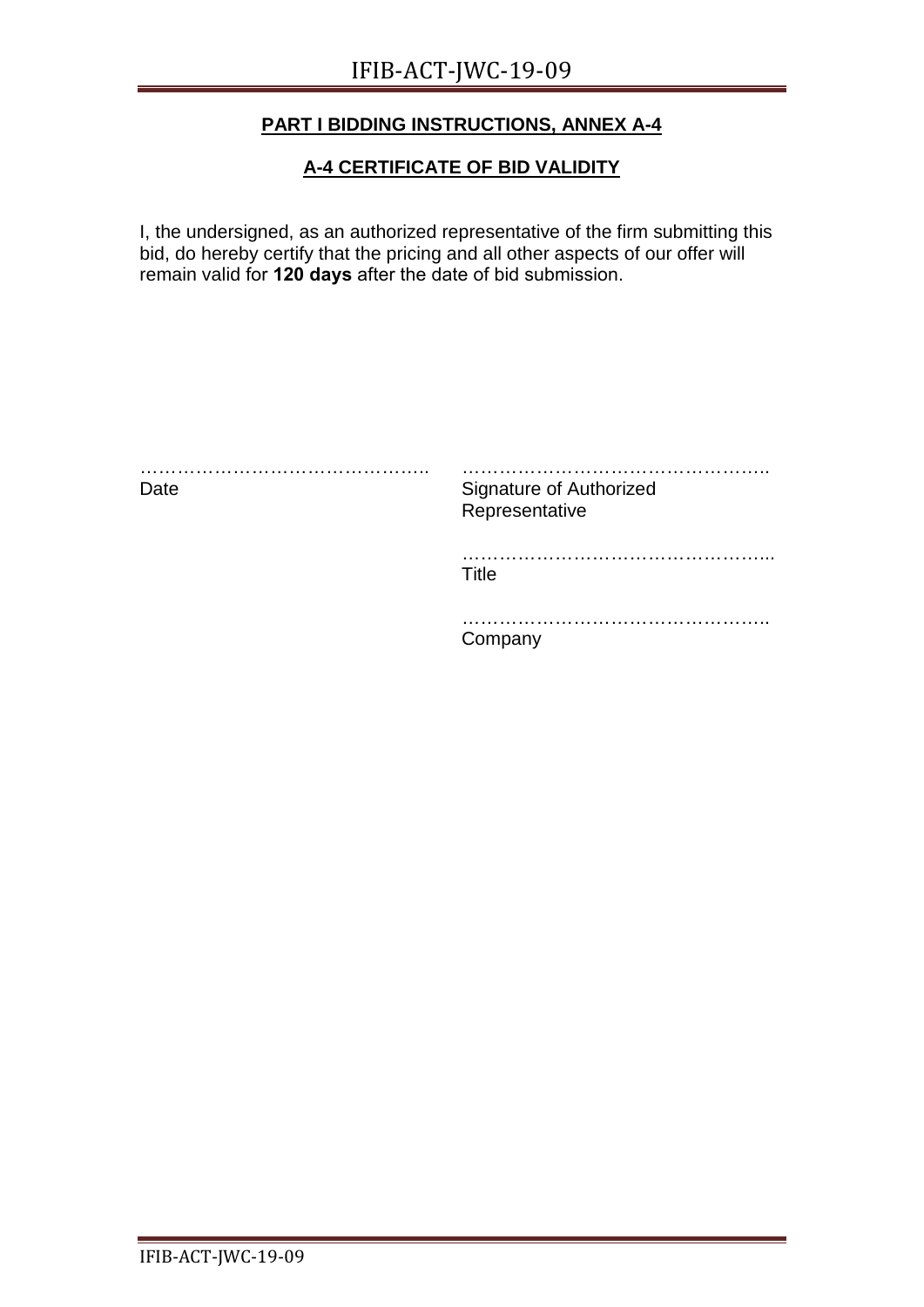#### **A-5 CERTIFICATE OF EXCLUSION OF TAXES AND CHARGES**

I hereby certify that the prices offered in the price proposal of this bid will exclude all taxes, duties and customs charges from which the Contracting Officer has been exempted by international agreement.

| Date | Signature of Authorized<br>Representative |
|------|-------------------------------------------|
|      | .<br>Title                                |
|      | Company                                   |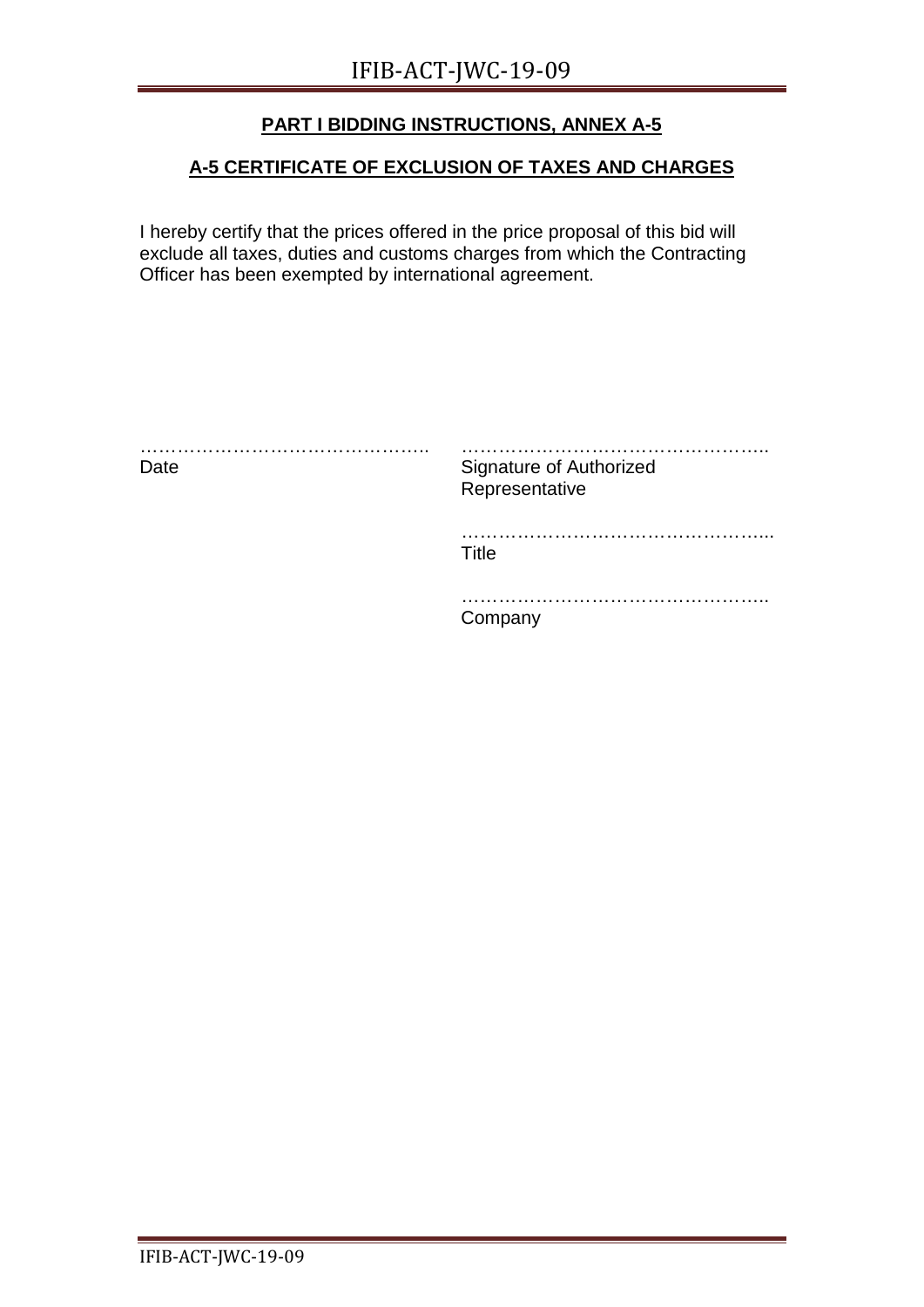#### **PART I, ANNEX A-6 CERTIFICATE OF AUTHORIZATION TO PERFORM**

The SUPPLIER warrants that:

- 1. The SUPPLIER and sub-contractors, if any, have been duly authorized to operate and do business in Norway; SUPPLIER and subcontractors, if any, have obtained all necessary licenses and permits required in connection with the contract; that SUPPLIER and subcontractors, if any, will fully comply with all the laws, decrees, labour standards and regulations of Norway during performance of this contract; and that no claim for additional moneys with respect to any authorizations to perform will be made upon JWC.
- 2. The Supplier has adequate financial resources, or the ability to obtain them, to perform all Scenario Services activities.
- 3. All effort by the Supplier and sub-contractors, if any, related to this SOW, will be performed by NATO Nationals with the required security clearances.
- 4. The Supplier, involved Supplier personnel and sub-contractors, if any, have not been suspended or debarred from contract work at any NATO body.

| Date | <b>Signature of Authorized</b><br>Representative |
|------|--------------------------------------------------|
|      | .<br>Title                                       |
|      | Company                                          |
|      |                                                  |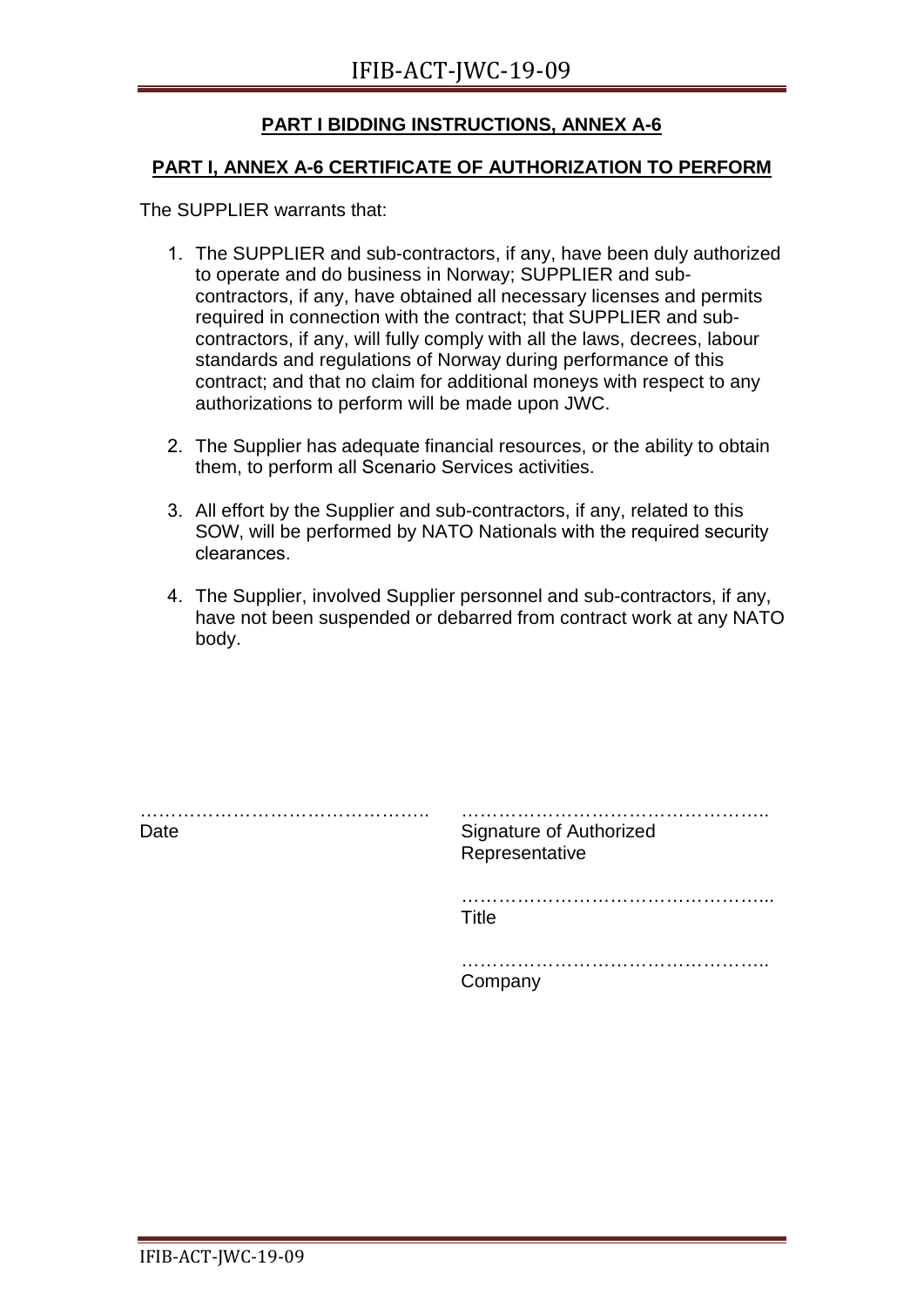## IFIB-ACT- JWC-19-09

# **PART I BIDDING INSTRUCTIONS, ANNEX A-7**

## **A-7 PAST PERFORMANCE**

Scenario development or substantially similar work completed within the last 4 years or ongoing.

| <b>Contract Name and</b><br><b>Number</b> | Name of<br><b>Company/ Agency</b> | <b>Period of</b><br><b>Performance</b> | <b>Contact</b> | <b>E-mail address</b> | <b>Phone</b> | <b>Comments</b> |
|-------------------------------------------|-----------------------------------|----------------------------------------|----------------|-----------------------|--------------|-----------------|
|                                           |                                   |                                        |                |                       |              |                 |
|                                           |                                   |                                        |                |                       |              |                 |
|                                           |                                   |                                        |                |                       |              |                 |
|                                           |                                   |                                        |                |                       |              |                 |
|                                           |                                   |                                        |                |                       |              |                 |
|                                           |                                   |                                        |                |                       |              |                 |

| Date:<br>the control of the control of the control of the control of |
|----------------------------------------------------------------------|
| Signature:                                                           |
| Name & Title:                                                        |
|                                                                      |
| Bid Reference: IFIB-ACT-JWC-19-09                                    |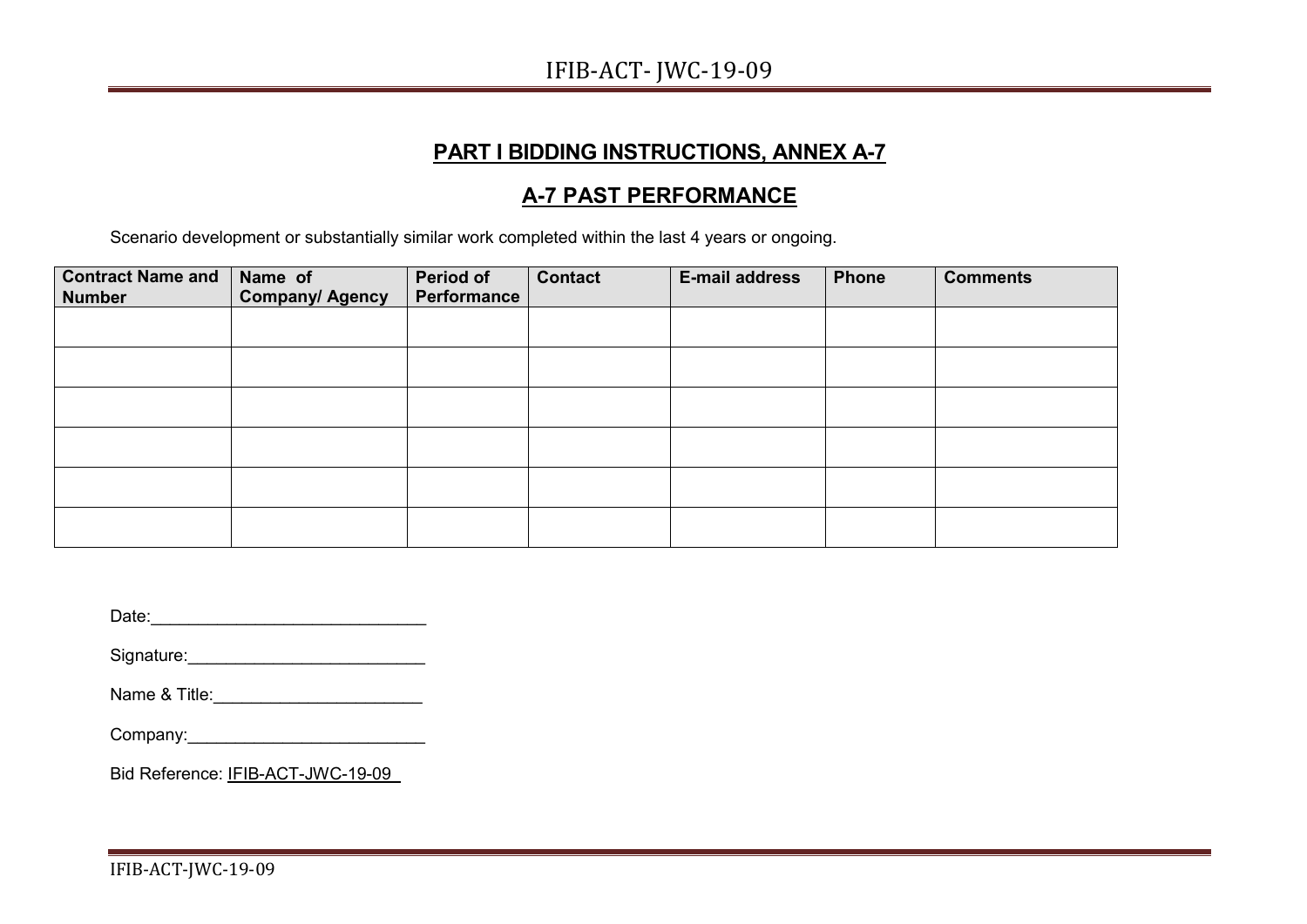#### **KEY CAPABILITIES SHEET, ANNEX A-8**

- 1. Each Bidder shall certify that in connection with this procurement:
	- a. The capability to develop and deliver products (deliverables) using Standard Automated Data Processing(ADP), Word Processing, Spreadsheets, Graphics presentations, and Databases.
	- b. The capability to provide NATO Security Clearance up to and including NATO SECRET for the personnel directly involved in the development and delivery of products.
	- c. The capability to provide continuous on-site liaison as key element of the IDMI function.
	- d. The capability to provide additional, on-site functional presence during identified phases of the exercise process within the respective SCT.
	- e. The capability to apply internal quality assurance.
	- f. The capability to respond timely to on-call requirements and queries, including product related comment and review procedures.
	- g. The capability to provide replacement/ surge capacity (replacing/ additional personnel) should emerging circumstances require a quick and temporary increase in required effort.
	- h. The capability for tasked travel, primarily to NATO and PfP nations in accordance with production & delivery forecast.

.................................................... Date .............................................................. Signature of Authorized Representative .............................................................. Title

.............................................................. Company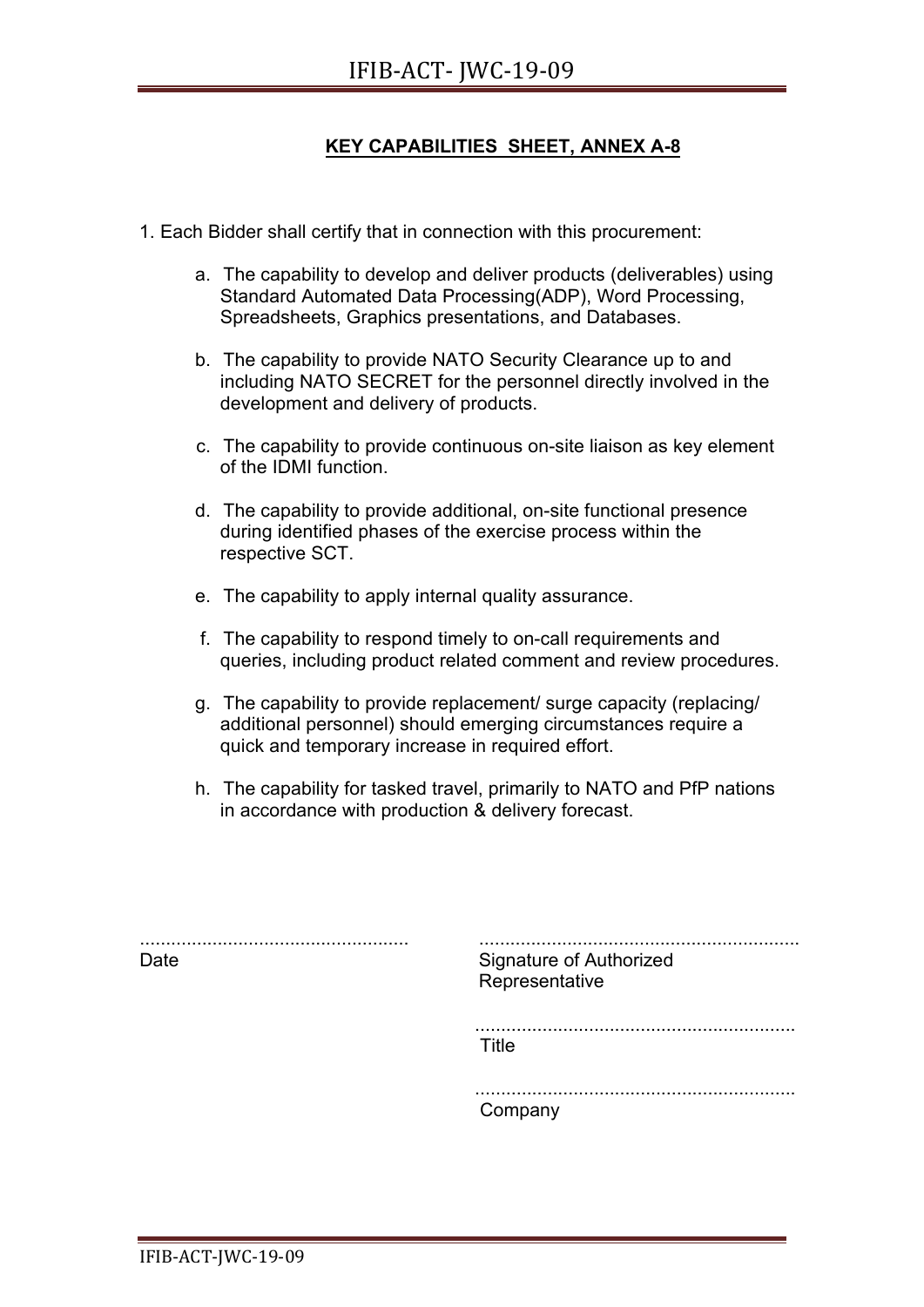**This page has been left intentionally blank. ANNEX A-9**

**Supplier's should add Certificates for Technical and/or Service Quality Programs here**